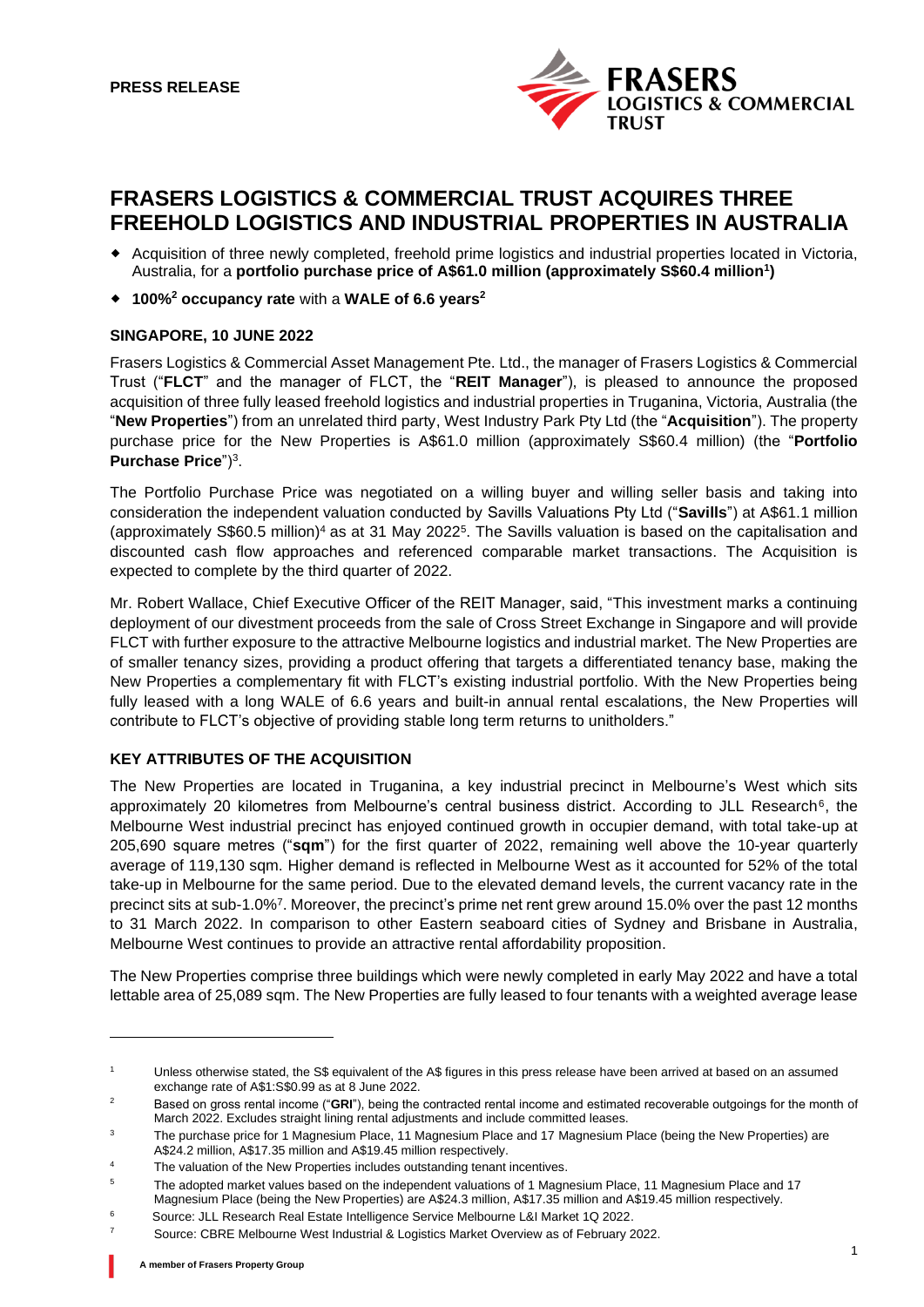

expiry ("WALE") of 6.6 years<sup>8</sup> and will benefit from fixed annual rent increments of 3.0%. The Acquisition will enhance FLCT's presence in the Australian logistics and industrial market, while increasing total portfolio logistics and industrial exposure to 66.3%, from 66.0% prior to the Acquisition<sup>9</sup>. Post-acquisition, FLCT's portfolio WALE and occupancy rate will remain at 4.6 years and 96.2%, respectively<sup>10</sup>.

## **FUNDING AND FINANCIAL EFFECTS**

The total cost of the Acquisition is estimated to be A\$65.9 million (approximately S\$65.2 million), comprising the Portfolio Purchase Price as well as the stamp duty payable, professional and other fees and expenses in connection with the Acquisition and the acquisition fee. The Acquisition will be fully funded from the divestment proceeds of Cross Street Exchange in Singapore<sup>11</sup>.

The Acquisition is not expected to have any material effect on FLCT's net tangible assets.

## **OTHER INFORMATION**

Based on the relative figures as computed on the bases set out in Rule 1006 of the listing manual of Singapore Exchange Securities Trading Limited (the "**Listing Manual**"), the Acquisition is a "Non-Discloseable Transaction" within the meaning of Rule 1006 of the Listing Manual.

**END**

<sup>&</sup>lt;sup>8</sup> The WALE for the New Properties is computed assuming that the tenancies have commenced as at 31 March 2022 although each of the tenancies commenced at a different time after 31 March 2022.

<sup>&</sup>lt;sup>9</sup> Calculated based on the book value of FLCT's portfolio as at 31 March 2022 and excludes right-of-use assets for the existing portfolio, includes the purchase consideration of 545 Blackburn Road which was acquired on 20 May 2022 and the Portfolio Purchase Price for the New Properties.

<sup>&</sup>lt;sup>10</sup> As at 31 March 2022 and includes 545 Blackburn Road which was acquired on 20 May 2022 and the New Properties.

<sup>11</sup> Please refer to the announcements dated 2 December 2021 and 25 January 2022 for details.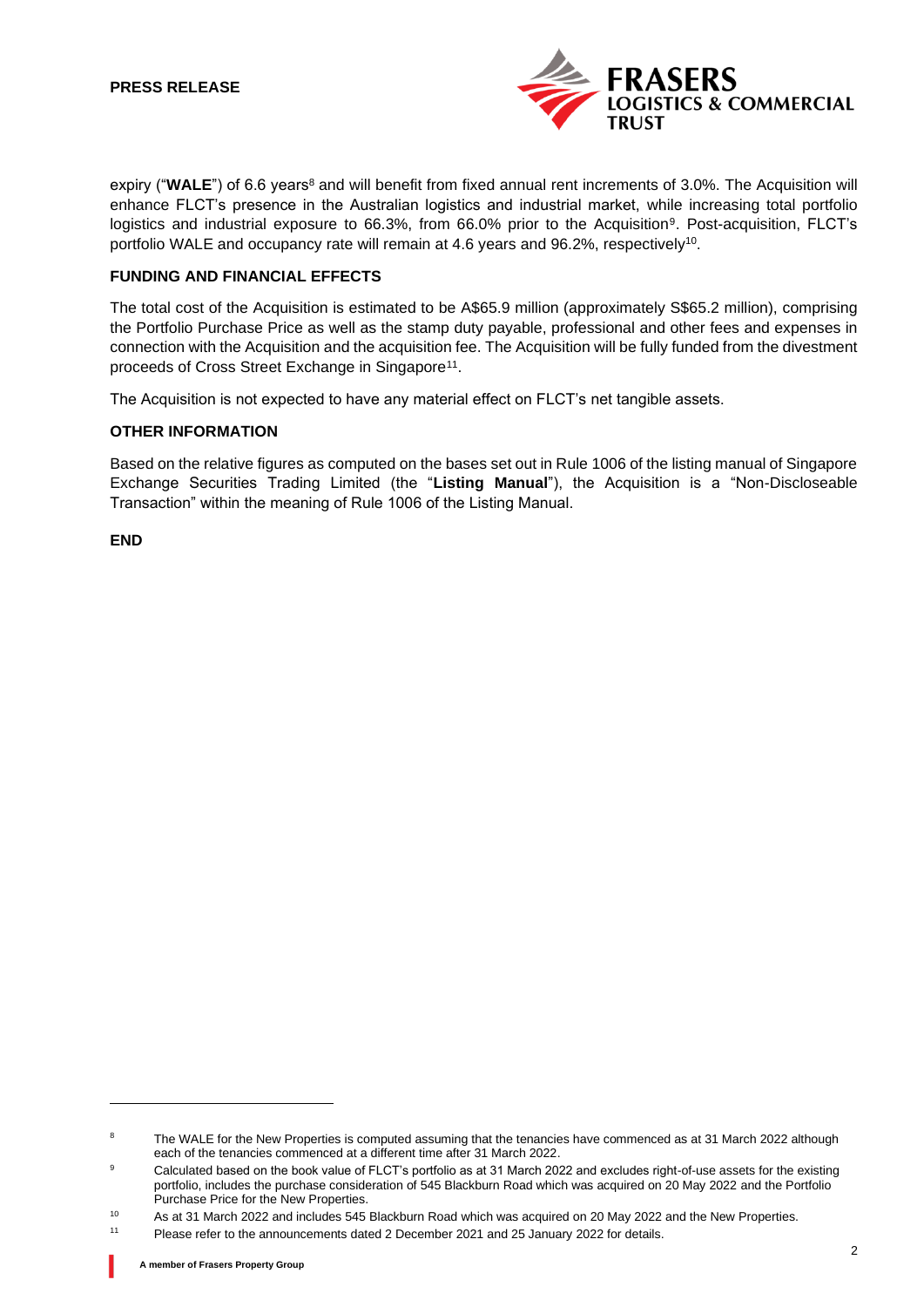

#### **About the New Properties**

The New Properties are located at 1, 11 & 17 Magnesium Place, Truganina, Victoria, Australia and comprise three newly completed freehold modern logistics facilities with units ranging in size from 4,000 sqm to 8,000 sqm. The New Properties have high specifications which would require little near-term capital expenditure and have a number of sustainability features including approximately 300 kilowatts of solar photovoltaic panels.

The New Properties are in proximity to the Deer Park Bypass-Robinsons Road intersection which is comprised of a four-way interchange, providing convenient access and connectivity to Melbourne's key western arterial road and freeway networks. The New Properties are also located near the West Park Industrial Estate, in which six other FLCT logistics & industrial properties are located.

The New Properties are fully leased to four tenants, being STEDI (Etail Investments Pty Ltd), Goodride Tyres Pty Ltd, Stoddart Group Pty Ltd, and Signet Pty Ltd.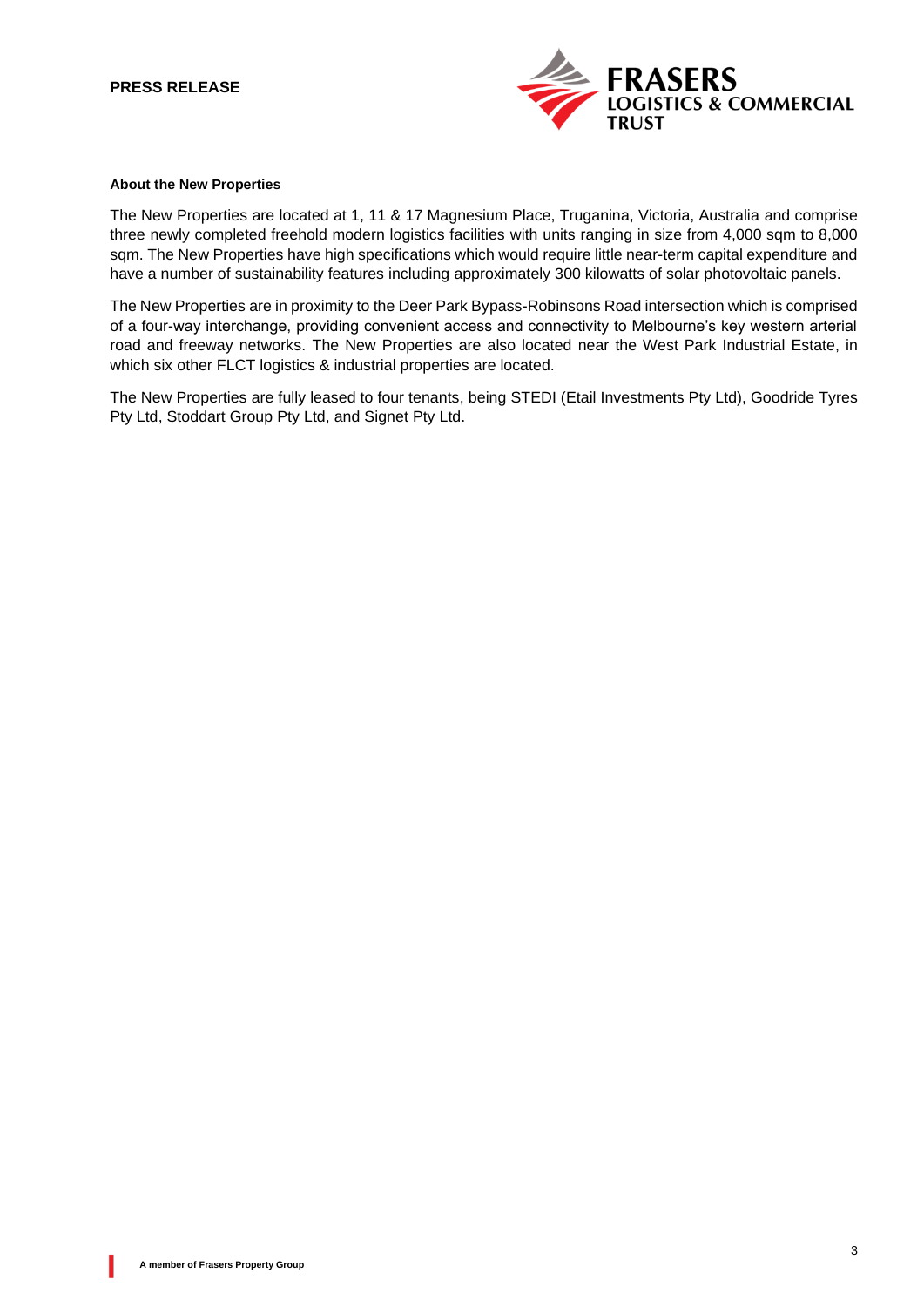

#### **About Frasers Logistics & Commercial Trust**

Frasers Logistics & Commercial Trust ("**FLCT**") is a Singapore-listed real estate investment trust with a portfolio comprising 102 industrial and commercial properties, worth approximately S\$6.7 billion, diversified across five major developed markets – Australia, Germany, Singapore, the United Kingdom and the Netherlands. FLCT was listed on the Mainboard of Singapore Exchange Securities Trading Limited ("**SGX-ST**") on 20 June 2016 as Frasers Logistics & Industrial Trust and was subsequently renamed Frasers Logistics & Commercial Trust on 29 April 2020 following the completion of a merger with Frasers Commercial Trust.

FLCT's investment strategy is to invest globally in a diversified portfolio of income-producing properties used predominantly for logistics or industrial purposes located globally, or commercial purposes (comprising primarily CBD office space) or business park purposes (comprising primarily non-CBD office space and/or research and development space) located in the Asia-Pacific region or in Europe (including the United Kingdom). FLCT is sponsored by Frasers Property Limited.

FLCT is a constituent of the FTSE EPRA Nareit Global Real Estate Index Series (Global Developed Index), Straits Times Index and Global Property Research (GPR) 250.

For more information about FLCT, visit [www.frasersproperty.com/reits/flct](http://www.frasersproperty.com/reits/flct)

#### **About Frasers Property Limited**

Frasers Property Limited ("**Frasers Property**" and together with its subsidiaries, the "**Frasers Property Group**" or the "**Group**"), is a multi-national developer-owner-operator of real estate products and services across the property value chain. Listed on the Main Board of the Singapore Exchange Securities Trading Limited ("**SGX-ST**") and headquartered in Singapore, the Group has total assets of approximately S\$40.7 billion as at 31 March 2022.

Frasers Property's multi-national businesses operate across five asset classes, namely, residential, retail, commercial & business parks, industrial & logistics as well as hospitality. The Group has businesses in Southeast Asia, Australia, Europe and China, and its well-established hospitality business owns and/or operates serviced apartments and hotels in over 70 cities and 20 countries across Asia, Australia, Europe, the Middle East and Africa.

Frasers Property is also the sponsor of two real estate investment trusts ("**REITs**") and one stapled trust listed on the SGX-ST. Frasers Centrepoint Trust and Frasers Logistics & Commercial Trust are focused on retail, and industrial & commercial properties, respectively. Frasers Hospitality Trust (comprising Frasers Hospitality Real Estate Investment Trust and Frasers Hospitality Business Trust) is a stapled trust focused on hospitality properties. In addition, the Group has two REITs listed on the Stock Exchange of Thailand. Frasers Property (Thailand) Public Company Limited is the sponsor of Frasers Property Thailand Industrial Freehold & Leasehold REIT, which is focused on industrial & logistics properties in Thailand, and Golden Ventures Leasehold Real Estate Investment Trust, which is focused on commercial properties.

The Group is committed to inspiring experiences and creating places for good for its stakeholders. By acting progressively, producing and consuming responsibly, and focusing on its people, Frasers Property aspires to raise sustainability ideals across its value chain, and build a more resilient business. It is committed to be a net-zero carbon corporation by 2050. Building on its heritage as well as leveraging its knowledge and capabilities, the Group aims to create lasting shared value for its people, the businesses and communities it serves. Frasers Property believes in the diversity of its people and are invested in promoting a progressive, collaborative and respectful culture.

For more information on Frasers Property, please visi[t frasersproperty.com](https://frasersproperty.com/) or follow us o[n LinkedIn.](https://www.linkedin.com/company/frasers-property-limited/)

# **FOR INVESTOR & MEDIA QUERIES, PLEASE CONTACT:**

#### **Frasers Logistics & Commercial Asset Management Pte. Ltd.**

Ng Chung Keat **T** +65 6813 0583 **E** [ir\\_flct@frasersproperty.com](mailto:ir_flct@frasersproperty.com)